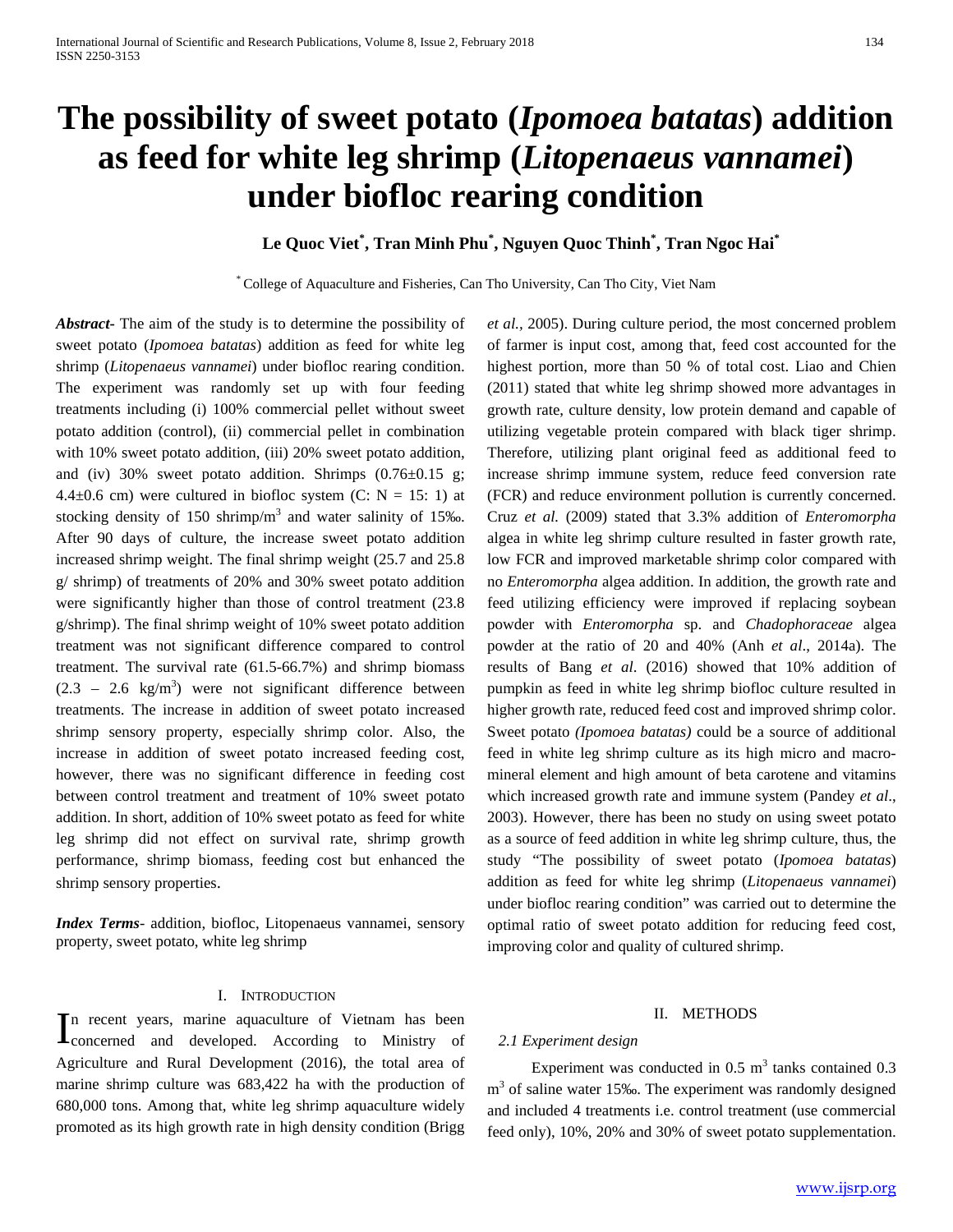Each treatment was triplicated. The stocking density was 150 individuals/  $m^3$ . The initial shrimp weight was  $4.4 \pm 0.6$  cm in length and 0.76±0.15 g in weight. The experiment lasted for 90 days.

#### *2.2 Experiment management*

Feeding rhythm was four times a day at 7:00 AM, 10:30 AM, 2:00 PM and 5:30 PM. The feed of first three times was commercial feed which purchased from Grobest (40% of crude protein, 6% crude lipid) and the last feeding was sweet potato purchased from local market. The sweet potato composed 80.5% of moisture, 1.38% crude protein, 0.08% crude lipid, 0.77% total ash and 17.2% carbohydrate. The sweet potato was washed with water, cut into species of 1x1 cm and put into experiment tanks at the last feeding. The amount of feed was calculated according to the formulation introduced by Wyk *el al.*  $(2001)$ ; Y = 13,391  $W^{-0,5558}$ , where Y is the feed amount and W is the weight of shrimp.

The water was not exchanged during experiment, alkalinity was measured every 15 days and maintained at 142 mg CaCO3/L. Rice powder was added into tanks every four days based on the amount of feed in order to obtain 15:1 of C:N ratio (Phuong *et al*., 2014a). Rice powder contained carbohydrate 73.4% and crude protein 0.26%. The rice powder was mixed with water with the ratio of 1 part of rice powder and 3 parts of water and incubated for 48 hours before fertilized into tanks.

#### *2.3 Evaluation parameters*

Temperature and pH were measured twice a day at 7:00 AM and 2:00 PM by pH meter (HANA, USA). Every 15 days, nitrite, alkalinity and TAN were measured at 7:00 AM by test kits (Sera, Germany). Light intensity was measured every 15 days at 6:00 AM, 9:00 AM, 12:00 PM, 3:00 PM and 6:00 PM by photometer (Extech 401025, USA).

Biofloc parameters including Floc value index (FVI) and floc size were measured every 15 days. The length and wide of floc were calculated by measuring 30 flocs under microscope with eyepiece micrometer, the floc volume was measured by taking 1 L water into Floc measurement tool, deposited and measured the volume of sediment. Shrimp growth performance was assessed at the end of the trial, all shrimps in each tank were collected, weighed and measured the total length. Growth performance was evaluated through the following formulas:

Daily weight gain: DWG ( $g/day$ ) = (W<sub>2</sub>-W<sub>1</sub>)/T

Special growth rate of weight:  $SGR$ %/day)=100\*(LnW<sub>2</sub>- $LnW_1$ )/T

Daily length gain: DLG (cm/day)= $(L_2-L_1)/T$ 

Special growth rate of length: SGR  $(\frac{\%}{day}) = 100*(LnL)$ - $LnL_1$ )/T

(where  $W_1$  is initial weight (g),  $W_2$  is final weight (g),  $L_1$ is initial length (cm),  $L_2$  is final length, T is culture period (day).

Survival rate  $% =$  (number of harvest shrimp/ number of stocking)\*100

Biomass is the total weight of harvest shrimp per a water unit  $(Kg/m^3)$ 

The shrimp sensory properties were evaluated following the method described in the study of Meilgaard *et al*. (1999). Nine shrimps in each tank were used for evaluation sensory properties in fresh (uncooked) and steamed (cooked) samples using sensory panel by nine trained inspectors. The color and odor of fresh shrimp and color, odor and flavor of cooked shrimp was scored from 1 to 9 with the increase of intensity. The other nine shrimps were peeled for analysis of toughness and chemical compositions. The toughness was measured by TA.XTplus Texture Analyzer (Stable Micro Systems, YL, UK) with P5/S probe. Chemical compositions (crude protein, crude lipid, total ash and moisture) was then analyzed following the method of AOAC (2016).

#### *2.4 Data analysis*

Mean and standard deviation of collected data was calculated with Microsoft Excel 2010. The difference between treatments was determined according to one way ANOVA and DUNCAN test using SPSS 16.0, significant difference was set at 95%.

#### III. RESULTS AND DISCUSSION

# *3.1 Environmental parameters*

## *3.1.1 Light intensity*

There was no significant difference of light intensity between treatments (Table 1).

#### PLACE TABLE 1 HERE

Lowest light intensity was  $18 - 20$  Lux at 6:00 PM and the highest was 3500 – 3756 Lux at 12:00 PM. Guo *et al*. (2012) stated that the light intensity of  $300 - 5{,}100$  Lux was optimal for growth and peeling of shrimp. The color of shrimp was also depended on light intensity; the color of shrimp was faded if cultured in light intensity lower than 1,000 Lux (Tseng *et al*., 1998). Shrimp color was defined by carotenoid (mainly astaxanthin), the astaxanthin of natural shrimp was higher than shrimp which is in-house culture (Chien and Shiau, 2005; You et al., 2005). Besides, the shrimp color was also affected by feed,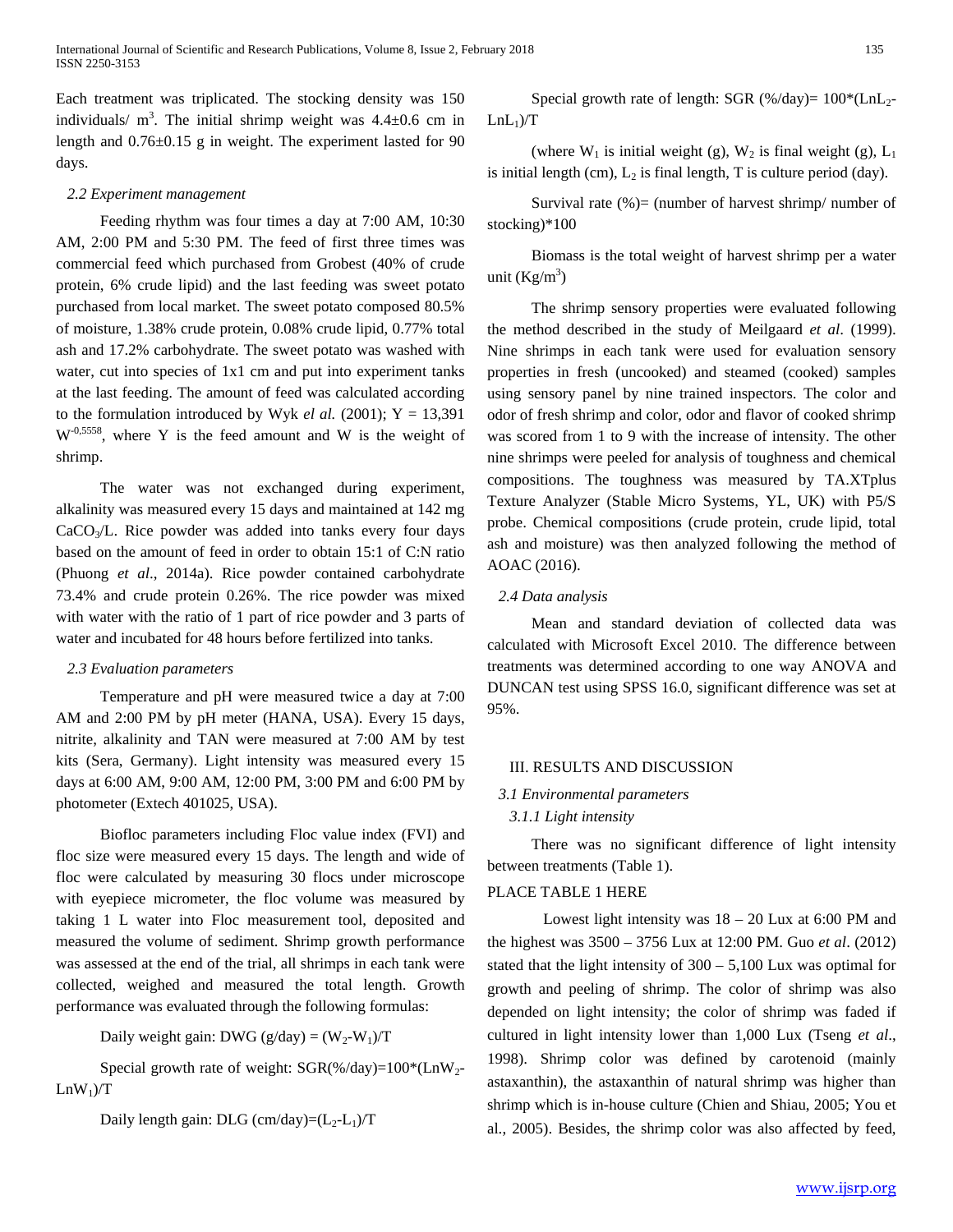the more carotenoid in feed the higher color of cultured shrimp (Parisenti *et al*., 2011). The non-significance effects of light intensity between treatments presented no effect of light intensity on experimental cultured shrimp. Therefore, in this experiment, shrimp color may influence mostly from feeding different amount of sweet potato addition, presented in the section 3.4.

## *3.1.2 Temperature and pH*

Morning and afternoon temperature of treatments were 26.3 to 26.4 and 28.5 to 28.6°C, respectively (Table 2). Generally, the difference of temperature between morning and afternoon was not high and in the optimal range for the development of white leg shrimp. According to My (2009), the optimal temperature of white leg shrimp was 26 to 32°C. Temperature showed high effect on growth, feed conversion rate; and, the suitable temperature for shrimp development should be 27 – 30°C (Wyban and Sweeney, 1995). Similar to temperature, the fluctuation of pH between morning and afternoon was low (<0.5) and in the range of 7.85 and 7.96. Wasielesky *et al.* (2006) stated that the optimal pH for white leg shrimp development is from 7.5 to 8.5 (on-day vary lower than 0.5) and according Yuniasari and Ekasari (2010), pH should be in 7.3 – 7.9. The results showed that temperature and pH was suitable for shrimp in this experiment.

#### PLACE TABLE 2 HERE

### *3.1.3 TAN, nitrite and alkalinity*

The results showed that TAN, nitrite and alkalinity of treatments were  $0.05 - 0.14$  mg/L,  $2.97 - 3.58$  mg/L and  $127 -$ 139 mgCaCO3/L, respectively (Table 3). Whetstone *et al.* (2002) stated that safe amount of TAN for shrimp growth was lower than 2 mg/L. However, in shrimp – tilapia integration culture under biofloc condition, the nitrite concentration of 3.23 mg/L showed no effect on shrimp growth (Viet *et al.,* 2015). The low amount of TAN indicated that biofloc reduced free ammonia in water by the mean of using ammonia as a source for protein synthesis due to bacterial activity of biofloc (Hopkins *et al*., 1993; Chamberlain and Hopkins, 1994). The optimal alkalinity for shrimp growth should be between  $120 - 160$  mgCaCO<sub>3</sub>/L, in the case of low alkalinity ( $\langle 40 \text{ mgCaCO}_3/\text{L}$ ), the shrimp shell was soft and difficult to peel (Charantchakool, 2003; Ebeling *et al.*, 2006; My, 2009). The results indicated that TAN, nitrite and alkalinity was in suitable ranges for shrimp growth.

# PLACE TABLE 3 HERE

#### *3.1.4 Biofloc parameters*

After 15 days of experiment, the length and width of flocs among treatments were  $0.52 - 0.57$  mm and  $0.15 - 0.19$  mm, respectively (Table 4).

The floc size increased gradually and reached the length of 1.00 – 1.05 mm and the width of 0.2 – 0.56 mm at the day 60. In the day 75, the size of floc decreased shortly at the length of  $0.98 - 1.15$  mm and the width of  $0.39 - 0.40$  mm, but the floc size then continuously increased to 1.03 – 1.06 mm in length and 0.39 – 0.43 mm in width at the day 90. Avnimelech (1999) stated that the suitable size of floc for aquaculture was  $0.1 - 1.0$  mm. The floc size was depended on floc bacterial density and the density of plankton, the faster growth of bacteria and plankton the higher size of biofloc and vice versa (Phuong *et al.,* 2014b). Besides, the floc size was also affected by density and biomass of cultured shrimp, the higher density and biomass of shrimp the smaller size of biofloc (Viet *et al.,* 2015).

The results showed that the biofloc volume of treatments increased during experiment. There was no significant difference of biofloc volume (FVI) among treatments during sampling times (p>0.05). After 15 days, the FVI were  $1.43 - 1.90$  mL/L and then increased to 29.3 – 33.0 mL/L in the day 90. That could be explained that the amount of feed and shrimp waste were low at the beginning, so the nutrition content of water low, and bacteria and plankton were still not significantly developed. According to Avnimelech (2012), biofloc included many kinds of microorganisms e.g. filamentary bacteria, bacteria, algae, protozoa, fragment of organic matter (e.g. remaining feed, waste of shrimp, and gel micro-pellet). Hargreaves (2013) stated that the optimal biofloc volume for aquaculture was  $3 - 20$  mL/L. The FVI increased during white leg shrimp culture period and varied from 8.2 to 116.3 mL/L, but the shrimp still grow normally (Bang *et al.,* 2016).

#### PLACE TABLE 4 HERE

# *3.2 Growth performance of white leg shrimp between treatments*

#### *3.2.1 Growth rate in length*

The length of shrimps was not significantly different between treatments (p>0.05), but slightly increased according to the increase of sweet potato addition rate. After 90 days rearing, the shrimp length and the daily growth in length varied from 12.8 to 13.1 cm and from 0.09 to 0.10 cm/day  $(1.21 - 1.24\%/day)$ , respectively (Table 5). The shrimp growth rate in length of this study was higher than that of some recent studies. In the study of Khanh *et al.* (2015), white leg shrimp cultured in biofloc system at 150 ind/m<sup>3</sup> showed the growth rate in length of  $1.02\%$ /day after 90 days of rearing. In the shrimp – tilapia integration biofloc system, the growth rate in length was 0.08 – 0.09 cm/day (Viet *et al*., 2015). These values were 0.065 – 0.085 cm/day and 0.87 – 1.00 %/day in the case of using pumpkin as a source of feed addition (Bang *et al*., 2016).

#### PLACE TABLE 5 HERE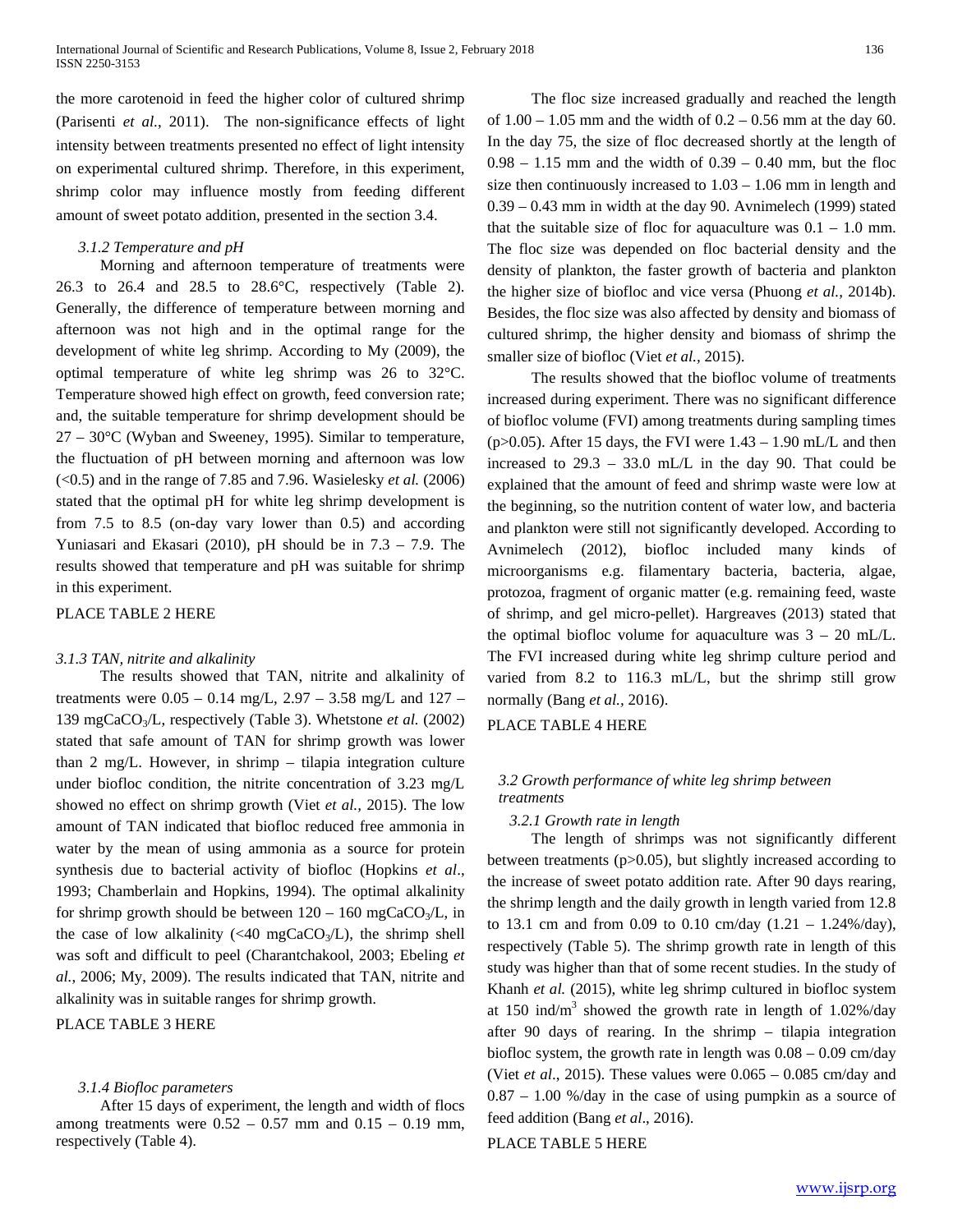#### *3.2.2 Growth rate in weight*

After 90 days rearing, shrimp weight varied from 23.8 to 25.8 g/shrimp corresponding to specific growth rate of 3.83 – 3.92% (Table 6). The specific growth rate of shrimp in control treatment were low, 3.83%/day, and it was significant difference to the other treatments  $(p<0.05)$ . However, there was no significant difference in the final shrimp weight and daily weight gain between control treatment and 10% sweet potato addition (p>0.05). Increase addition of potato increased shrimp growth performance. Liao and Chien (2011) reported that whiteleg shrimp require lower protein compared to other marine shrimp and they can utilize protein from plant origin effectively. Anh *et al.* (2014b) also reported that whiteleg shrimp performed higher growth when using gut weed and blanket weed in diet for whiteleg shrimp. Cruz *et al.* (2009) used gut weed *Enteromorpha* powder 3,3% in diet for whiteleg shrimp enhanced shrimp growth.

# PLACE TABLE 6 HERE

# *3.3 Survival rate, biomass and feed cost*

#### *3.3.1 Survival rate and biomass*

After 90 days of experiment, the survival rate of treatments varied from 61.5 to 66.7% and the biomass was 2.3 to 2.6 kg/m<sup>3</sup> (Table 7). There was no significant difference in survival rate and biomass of culture shrimp between treatments  $(p>0.05)$ . It can be concluded that feeding sweet potato did not affect to shrimp survival rate. The shrimp biomass of this study was higher than that of Gam *et al.* (2014), which cultured white leg shrimp in pond with the density of  $152$  ind/m<sup>2</sup>, and cultured for 90 days, the productivity of this system was 15.6  $t$ ons/ha/cycle (equal to  $1.56 \text{ kg/m}^3$ ). In the study of Phuong *et al.* (2014b), white leg shrimp was cultured in tank with different densities (100, 300 and 500 ind/m<sup>3</sup>), after 60 days, the productivity of 500 ind/ $m<sup>3</sup>$  treatment was highest, 1.4 kg/ $m<sup>3</sup>$ . In the experiment of pumpkin replacement, white leg shrimp productivity was  $1.4 - 2.1$  kg/ m<sup>3</sup> after 3 months of culture (Bang *et al.,* 2016).

# PLACE TABLE 7 HERE

# *3.3.2 Feed amount and feed cost for one kg of marketable shrimp*

After 90 days of experiment, the amount of feed and sweet potato varied from 1.39 to 1.62 and from 0.33 to 0.91 kg, respectively (Table 8). The feed costs for 1 kg shrimp was significant difference among treatments ( $p<0.05$ ), ranged from 53.281 to 59.492 VND. Among these treatments, there was no difference in the feed costs of control and 10% sweet potato addition treatments and the cost was significantly lower compared with other treatments. This result was also similar to that of study of Bang *et al.* (2016), stated that there was no significant difference in feed cost when adding 10 – 20% of pumpkin. In addition, adding 10% of carrot would decrease feed cost for 1 kg of black tiger shrimp (Cuong *et al.,* 2016).

## PLACE TABLE 8 HERE

# *3.4 Shrimp sensory properties and chemical compositions 3.4.1 Shrimp sensory properties*

Color and odor of shrimp in sweet potato addition treatments were significantly higher than control treatment, especially for the cooked shrimp (Table 9). After cooking, the color of shrimp feeding sweet potato enhanced color and sensory score in color were significantly higher than control treatment (p<0.05) (Fig. 1). The odor of uncooked shrimps was not different significantly from treatments and varied between 7.57 and 7.71. However, after cooking, the odor of shrimp was scored as 8.00 for the shrimp of 20% sweet potato addition treatment and it was significantly different to control treatment (7.14). Feeding sweet potato also enhanced flavor of shrimp after cooking.

The results indicated that added sweet potato as feed in white leg shrimp culture improved the color and other sensory value compared control treatment. The reason may be that sweet potato contains beta carotene (8500 µg/100g wet matter) and beta carotene is a pigment element (Pandey *et al*., 2003). According to Yu *et al.* (2003), the color of cooked white leg shrimp which cultured in high density condition presented pale color because shrimp could not synthesize enough pigment, especially astaxanthin in such condition. Similarly, addition of algae (*Enteromorpha* sp.) as feed in white leg shrimp culture resulted in deep red color in cooked shrimp compared to control treatment (Nguyen Thi Ngoc Anh *et al.,* 2014b).

# PLACE TABLE 9 AND FIGURE 1 HERE

## *3.4.2 Chemical compositions and toughness of harvest shrimp*

There was no significant difference in chemical compositions (moisture, crude protein, crude lipid and total ash) and toughness of fresh shrimp between treatments  $(p>0.05)$ (Table 10).

#### PLACE TABLE 10 HERE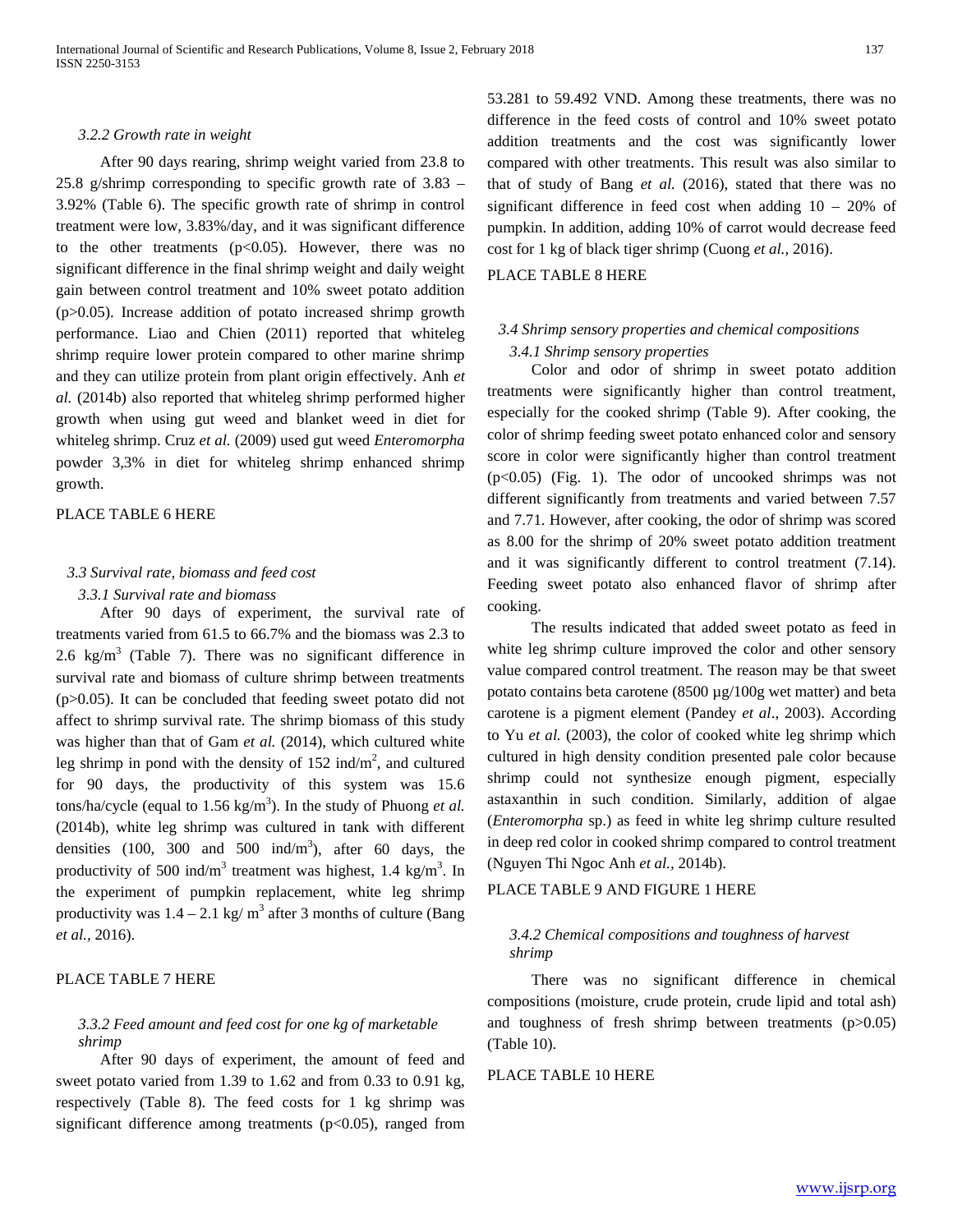Generally, sweet potato addition improved color of white leg shrimp, but that did not influence the quality of shrimp tissue (chemical contents and texture).

#### IV. CONCLUSION

Supplementation of sweet potato at level of 10% as feed for white leg shrimp did not effect on growth performance, survival rate, biomass, chemical compositions or production cost, but improved the sensory properties of harvest shrimp. The trial in large scale system should be done to confirm the utilization of sweet potato in shrimp farming.

#### **REFERENCES**

- 1. Anh, N. T. N., D. T. K. Nhung, and T. N. Hai. 2014a. Replacement of soybean meal protein with gut weed (*Enteromorpha* sp.) and blanket weed (*Chadophoraceae*) in diet for whiteleg shrimp (*Litopenaeus vannamei*) postlarvae. *Can Tho University Journal of Science, Special Issue in Aquaculture* (1):158-165. (In Vietnamese)
- 2. Anh, N. T. N., D. T. K. Nhung, and T. N. Hai. 2014b. Feeding efficiency of whiteleg shrimp (*Litopenaeus vannamei*) in co-culture with gut weed (*Enteromorpha* sp.) and planket weed (*Chadophoraceae*). *Can Tho University Journal of Science. Part B: Agriculture, Aquaculture and Biotechnology* (31):98-105. (In Vietnamese)
- 3. AOAC, Association of Official Analytical Chemists, 2016. Official Methods of Analysis of AOAC international. 20<sup>th</sup> Edition. *In*: George, W., Latimer, Jr., (Eds.). AOAC international. Maryland, USA, 3,172 pages.
- 4. Avnimelech, Y., 1999. Carbon/nitrogen ratio as a control element in aquaculture systems. *Aquaculture* 176:227 – 235.
- 5. Avnimelech, Y., 2012. Biofloc Technology-A Practical Guide Book, 2nd Edition. The World Aquaculture Society, Baton Rouge, Louisiana, United State. 198p.
- 6. Bang, T. M., D. V. Hai, N. T. Hoc, B. T. C. Mai, T. N. Hai, and L. Q. Viet. 2016. Effects of pumkin (*Cucurbita pepo*) addition on growth, survival rate and quality of white leg shrimp (*Litopenaeus vannamei*) under biofloc rearing condition. *Can Tho University Journal of Science* 44b:66-75. (In Vietnamese)
- 7. Briggs, M.S., Smith, F., Subasinghe, R.P., Phillips, M., 2005. Introduction and movement of two penaeid shrimp species in Asia and the Pacific. FAO Fisheries Technical Paper 476.
- 8. Chamerlain, G.W., Hopkins, S.J., 1994. Reducing water use and feed cost in intensive ponds. World Aquacuture Alliance Advocate. 4: 53- 56.
- 9. Charatchakool, P., 2003. Problem in *Penaeus monodon* culture in low salinity areas. Aquaculture Asia. 3(1): 54 – 55.
- 10. Chien, Y.H., Shiau, W.C., 2005. The effects of dietary supplementation of algae and synthetic astaxanthin on body astaxanthin, survival, growth, and low dissolved oxygen stress resistance of kuruma prawn, *Marsupenaeus japonicus* Bate. Journal of Experimental Marin Biology And Ecology. 318:201-211.
- 11. Cruz, L.E., Tapia, M., Nieto, M.G., Guajardo, C., Ricque, D., 2009. Comparison of *Ulva clathrata* and the kelps *Macrocystis pyrifera* and *Ascophyllum nodosum* as ingredients in shrimp feeds. Aquaculture Nutrition. 15: 421-430.
- 12. Cuong, P. T., N. T. Hanh, T. M. Phu, T. N. Hai, and L. Q. Viet. 2016. The possibility of carrot (*Daucua carota*) addition as feed on growth and shrimp quality of white leg shrimp (*Litopenaeus vannamei*) under biofloc rearing condition. International Fisheries Symposium – IFS 2016. Promoting healthier aquaculture and fisheries for food safety and security, Phu Quoc island – Viet Nam, October 31-November 02, 2016. Book of abstracts. Can Tho University publishing House. 537: 274p.
- 13. Ebeling, J. M., M. B. Timmons, and J. J. Bisogni. 2006. Engineering analysis of the stoichiometry of photoautotrophic, autotrophic, and heterotrophic removal of ammonia-nitrogen in aquaculture systems. *Aquaculture* 257(1): 346-358.
- 14. Gam, P. T. H., V. N. Son, and N. T. Phuong. 2014. Analysis of economic and technical aspects of whiteleg shrimp and black tiger shrimp intensive aquaculture in Ninh Thuan province. *Can Tho University Journal of Science, Special Issue in Aquaculture* (2):37-43. (In Vietnamese)
- 15. Guo, B., F. Wang, S. Dong, D. Zhong. 2012. Effect of fluctuating light intensity on molting frequency and growth of *Litopenaeus vannamei. Aquaculture 330-333: 106-110.*
- 16. Hargreaves, J. A. 2013. *Biofloc production system for aquaculture*. Southern Regional Aquaculture Center.
- 17. Hopkins, J. S., R. D. Hamilton, P. A. Sandier, C. L. Browdy, and Stokes, A. D. 1993. Effect of water exchange rate on production, water quality, effluent characteristics and nitrogen budget of intensive shrimp ponds. *Journal of the World Aquaculture Society* 24(3):304- 320.
- 18. Khanh, L. V., L. V. Viet, V. N. Son, and T. N. Hai. 2015. The effects of alkalinity on the growth of white leg shrimp (*Litopenaeus*  vannamei) in low salinity. 5th IFS 2015, 1<sup>st</sup>-4<sup>th</sup> December, Malaysia. p319.
- 19. Liao, I. C., and Y. H. Chien. 2011. The Pacific White Shrimp, Litopenaeus vanamei, in Asia: The World' Most Widely Culture Alien Crustacean. *In the Wrong Place – Alien Marine Crustaceans: Distribution, Biology and Impacts*, ed. B. S. Gali, P. F. Clark, and J. T. Carlton, 489-519. Springer Netherlands.
- 20. Meilgaard, M., G. V. Civille, and B. T. Carr. 1999. *Sensory evaluation techniques* (3rd ed). Boca Raton, FL: CRC Press.
- 21. Ministry of Agriculture and Rural Development. 2016. Planning and action for marine shrimp aquaculture in the last six months of 2016. 23 p. (In Vietnamese)
- 22. My, T. V. 2009. Handbook on intensive whiteleg shrimp *(Paeneus vannamei*) aquaculture. Department of Agriculture and Rural Development. Ho Chi Minh city. 107pages. (In Vietnamese).
- 23. Pandey, S., J. Singh, A. K. Upadhyay, D. Ram, M. Rai, 2003. Ascorbate and Carotenoid Content in an Indian Collection of sweet potato *(Ipomoea batatas)*. *Cucurbit Genetics Cooperative Report*  $26:51 - 53$ .
- 24. Parisenti, J., L. H. Beirao, M. Maraschin, J. L. Mourino, V. F. D. Nascimento, L. H. Bedin, and E. Rodrigues. 2011. Pigmentation and carotenoid content of shrimp fed with *Haematococcus pluvialis* and soy lecithin. *Aquaculture Nutrition* 17:530-535.
- 25. Phuong, T. V., N. V. Ba, and N. V. Hoa. 2014a. Effects of hydrolysis time and rice powder addition methods on production of whiteleg shrimp. *Can Tho University Journal of Science, Special Issue in Aquaculture* (2): 54-64. (In Vietnamese)
- 26. Phuong, T. V., N. V. Ba, and N. V. Hoa. 2014b. Rearing whiteleg shrimp under biofloc condition at different stocking densities and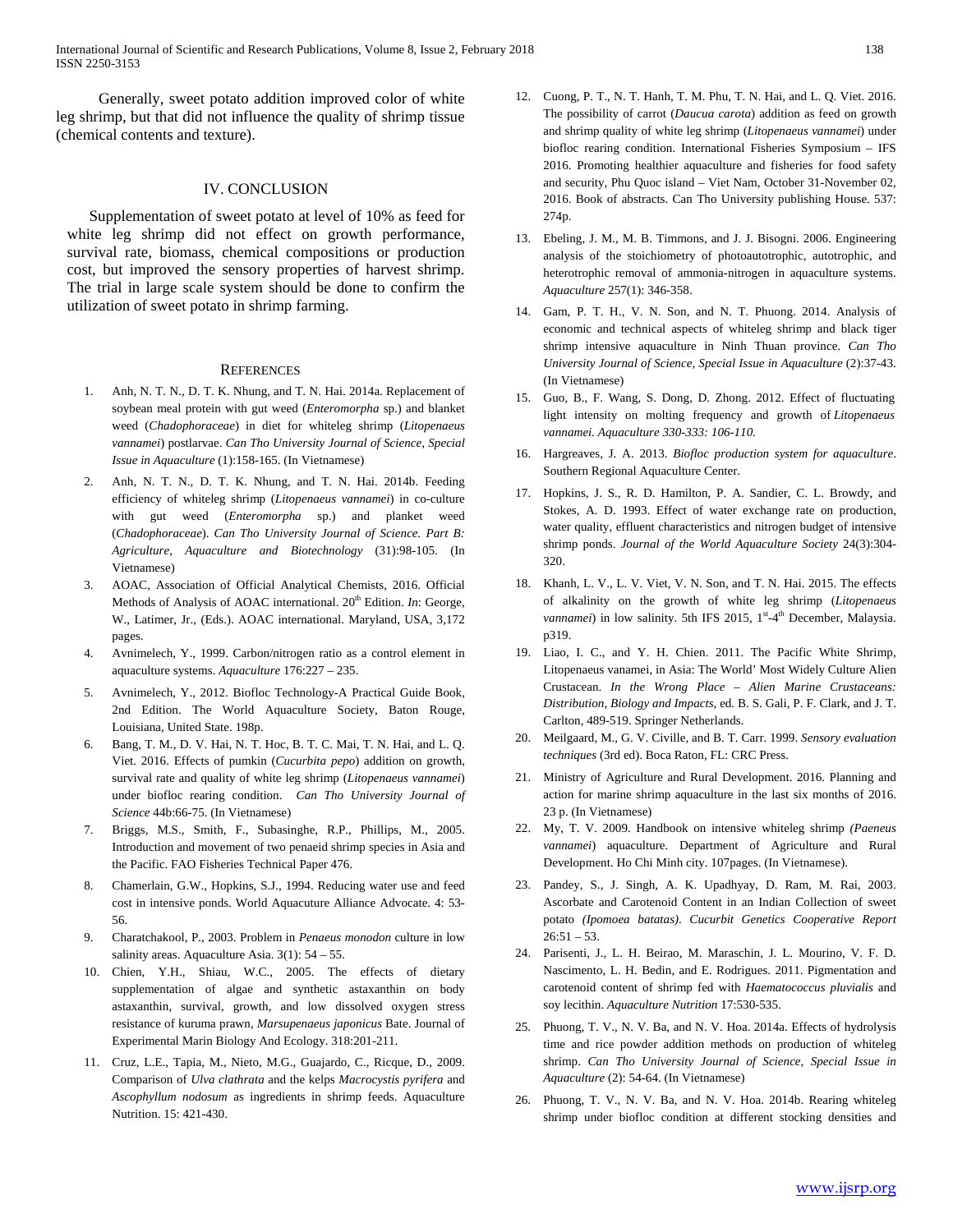salinities. *Can Tho University Journal of Science, Special Issue in Aquaculture* (2):44-53. (In Vietnamese)

- 27. Tseng, K. F., H. M. Su, and M. S. Su. 1998. Culture of *Penaeus monodon* in a recirculating system. *Aquaculture Engineering* 17:138- 147.
- 28. Viet, L. Q., T. M. Nhut, L. V. Khanh, T. V. Phuong, and T. N. Hai. 2015. Effects of different stocking densities of whiteleg shrimp (*Litopenaeus vannamei*) in integrated culture with tilapia. *Can Tho University Journal of Science* 38:44 – 52. (In Vietnamese)
- 29. Wasielesky, W., J. H. Atwood, A. Stokes, and C. L. Browdy. 2006. Effect of natural production in a zero-exchange suspended microbial floc based super-intensive culture system for white shrimp *Litopenaeu vannamei*. *Aquaculture* 258:396-403.
- 30. Whetstone, J. M., C. L. B. Treece, and A. D. Stokes. 2002. Opportunities and Constrains in Marine Shrimp Farming. Southern Regional Aquaculture Center (SRAC) publication No. 2600 USDA.
- 31. Wyban, J. A., and J. N. Sweeney. 1995. Intensive shrimp production technology. High Health Aquaculture Inc., Hawaii. 158 pp.
- 32. Wyk, P. V., T. M. Samocha, A. D. David, A. L. Lawrence, and C. R. Collins. 2001. Intensive and super – intensive production of the Pacific White leg (*Litopenaeus vannamei*) in greenhouse – enclose raceway system. In Book of abstracts, Aquaculture 2001, Lake Buena Visa, L, 573P.
- 33. You, K., H. Yang, Y. Liu, S. Liu, Y. Zhou, and T. Zang. 2005. Effects of different light sources and illumination methods on growth and

body color of shrimp *Litopenaeus vannamei*. *Aquaculture 252:557- 565.*

- 34. Yu, C.S., M. Y. Huang, and W. Y. Liu. 2003. The effect of dietary astaxanthin on pigmentation of white-leg shrimp (*Litopenaeus vannamei*). *Journal of Taiwan Fisheries Research* 11:57-65.
- 35. Yuniasari, D., and J. Ekasari. 2010. Nursery culture performance of *Litopenaeus vannamei* with probiotics addition and different C/N Ratio under laboratory condition. *HAYATI Journal of Biosciences* 17(3):115-119.

#### AUTHORS

**First Author** – Le Quoc Viet, College of Aquaculture and Fisheries, Can Tho University, Can Tho City, Viet Nam. Email: quocviet@ctu.edu.vn

**Second Author** – Tran Minh Phu, College of Aquaculture and Fisheries, Can Tho University, Can Tho City, Viet Nam.

**Third Author** – Nguyen Quoc Thinh, College of Aquaculture and Fisheries, Can Tho University, Can Tho City, Viet Nam.

**Fourth Author** – Tran Ngoc Hai, College of Aquaculture and Fisheries, Can Tho University, Can Tho City, Viet Nam.

**Correspondence Author** – Le Quoc Viet, College of Aquaculture and Fisheries, Can Tho University, Can Tho City, Viet Nam. Email: quocviet@ctu.edu.vn, Tel: 0084 913676863, Fax: 0084 7103830323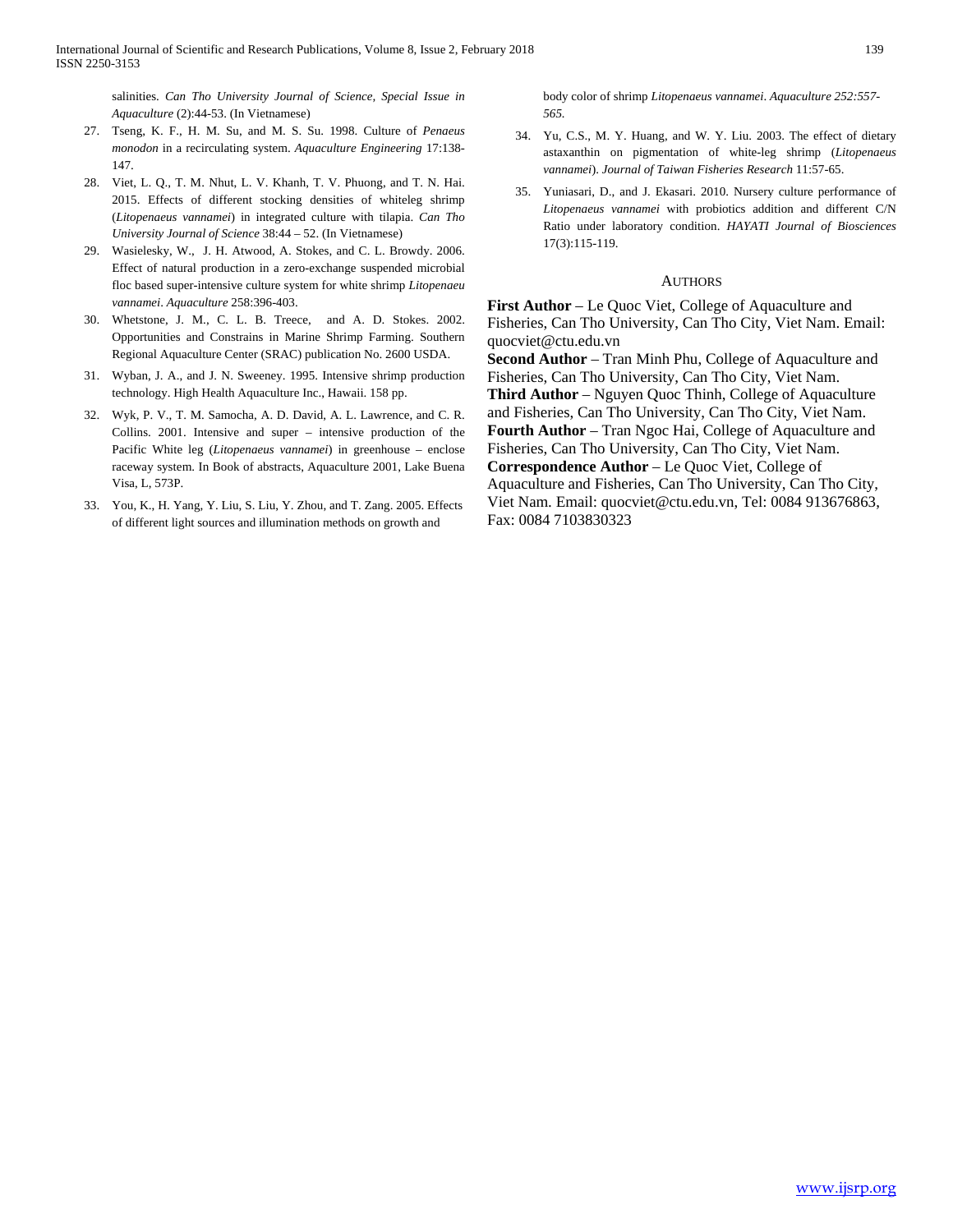| <b>Treatments</b>                       |                        |                             | Time                      |                             |                        |
|-----------------------------------------|------------------------|-----------------------------|---------------------------|-----------------------------|------------------------|
| Sweet potato additional<br>rate $(\% )$ | 6:00AM                 | 9:00AM                      | 12:00PM                   | $13:00$ PM                  | 6:00PM                 |
| Control $(0)$                           | $59.0 \pm 5.0^{\circ}$ | $1430 \pm 124$ <sup>a</sup> | $3530 \pm 203^{\text{a}}$ | $1879 \pm 449$ <sup>a</sup> | $18.0 \pm 6.0^a$       |
| 10                                      | $54.0 \pm 6.0^a$       | $1585 \pm 92^{\text{a}}$    | $3500 \pm 128^{\circ}$    | $2058 + 234^{\circ}$        | $19.0 \pm 2.0^{\circ}$ |
| 20                                      | $58.0 \pm 8.0^a$       | $1396 \pm 274^{\text{a}}$   | $3756 \pm 582^{\circ}$    | $1942 + 403^a$              | $20.0 \pm 2.0^{\circ}$ |
| 30                                      | $60.0 \pm 6.0^a$       | $1384 \pm 259^{\rm a}$      | $3594 \pm 190^{\text{a}}$ | $2166 \pm 586^{\circ}$      | $20.0 \pm 3.0^{\circ}$ |

### **Table 1: Light intensity (lux) between treatments**

The similar letters in the same column shows no significant difference  $(p>0.05)$ 

# **Table 2: Temperature and pH between treatments**

| <b>Treatments</b>                       | Temperature $(^{\circ}C)$ |                 | pH              |                 |
|-----------------------------------------|---------------------------|-----------------|-----------------|-----------------|
| Sweet potato additional<br>rate $(\% )$ | AM                        | <b>PM</b>       | AM              | <b>PM</b>       |
| Control $(0)$                           | $26.3 \pm 0.48$           | $28.5 \pm 0.45$ | $7.91 \pm 0.29$ | $7.96 \pm 0.27$ |
| 10                                      | $26.4 \pm 0.38$           | $28.5 \pm 0.43$ | $7.85 \pm 0.33$ | $7.92 \pm 0.29$ |
| 20                                      | $26.4 \pm 0.32$           | $28.6 \pm 0.57$ | $7.87 \pm 0.31$ | $7.89 \pm 0.30$ |
| 30                                      | $26.4 \pm 0.22$           | $28.6 \pm 0.53$ | $7.86 \pm 0.31$ | $7.88 \pm 0.34$ |

# **Treatments** Sweet potato additional rate (%) TAN (mg/L) Nitrite (mg/L) Alkalinity (mgCaCO3/L) Control (0) 0.14±0.05 3.58±0.43 135±12.7 10 0.08±0.01 2.97±0.42 127±16.2 20 0.05±0.01 3.25±0.85 139±16.4 30 0.03±0.01 3.28±0.69 127±13.1

# **Table 3: TAN, nitrite and alkalinity between treatments**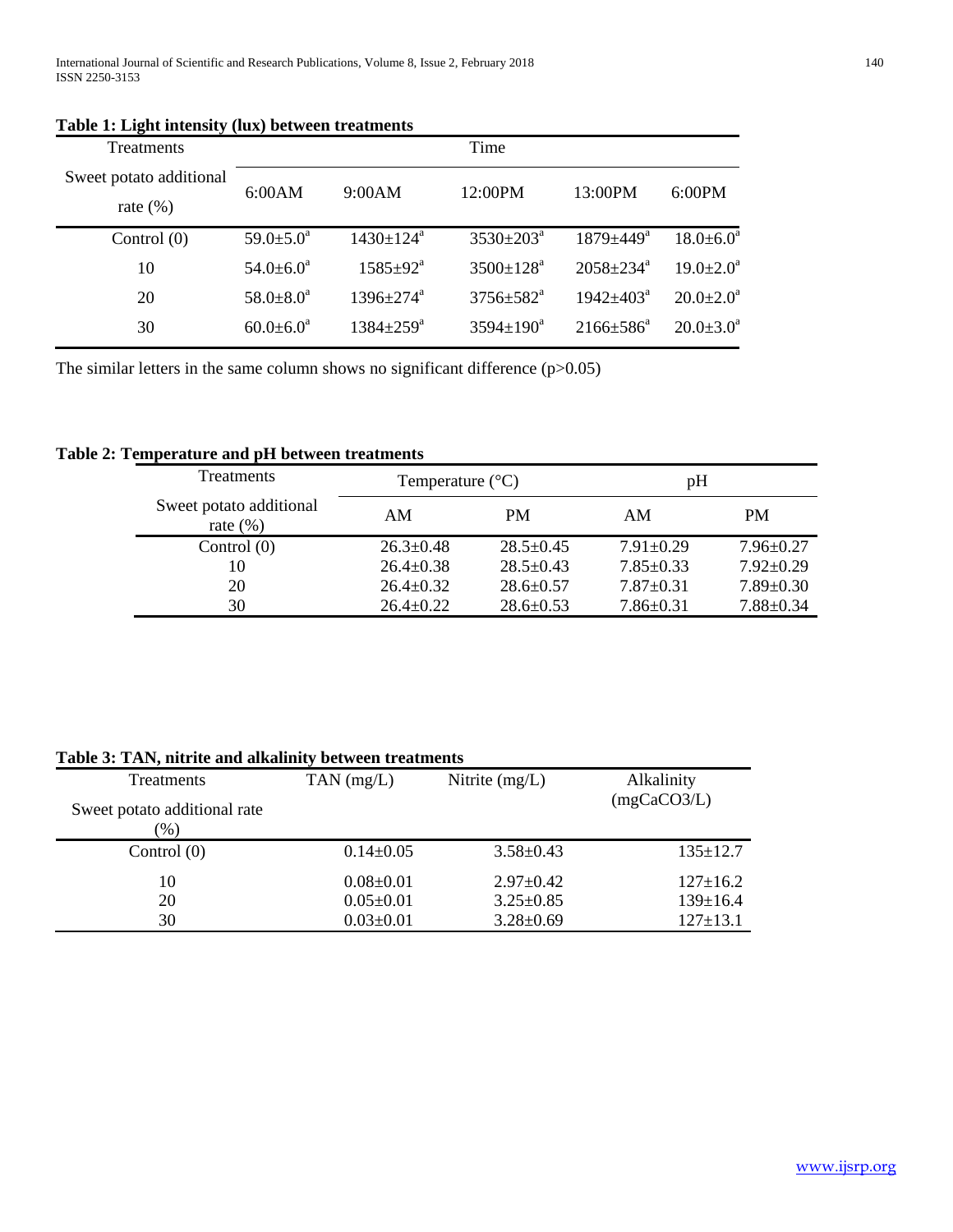| Duration       | Treatments        |                                  |                              |                              |  |  |  |
|----------------|-------------------|----------------------------------|------------------------------|------------------------------|--|--|--|
| $\text{(day)}$ |                   | Sweet potato additional rate (%) |                              |                              |  |  |  |
|                | Control (0)       | 10                               | 20                           | 30                           |  |  |  |
|                |                   | Length (mm)                      |                              |                              |  |  |  |
| 15             | $0.52 \pm 0.01^a$ | $0.54 \pm 0.01^a$                | $0.56 \pm 0.02^a$            | $0.57 \pm 0.05^a$            |  |  |  |
| 30             | $0.68 \pm 0.20^a$ | $0.80 \pm 0.05^{\text{a}}$       | $0.81 \pm 0.05^a$            | $0.87 \pm 0.01^a$            |  |  |  |
| 45             | $0.86 \pm 0.08^a$ | $0.86 \pm 0.10^a$                | $0.82 \pm 0.06^a$            | $0.81 \pm 0.08^a$            |  |  |  |
| 60             | $1.05 \pm 0.02^a$ | $1.02 \pm 0.02^a$                | $1.00 \pm 0.04$ <sup>a</sup> | $1.04 \pm 0.04$ <sup>a</sup> |  |  |  |
| 75             | $1.03 \pm 0.04^a$ | $0.97 \pm 0.14^a$                | $1.15 \pm 0.08^a$            | $0.98 \pm 0.11^a$            |  |  |  |
| 90             | $1.04 \pm 0.01^a$ | $1.04 \pm 0.01^a$                | $1.03 \pm 0.01^a$            | $1.06 \pm 0.06^a$            |  |  |  |
|                |                   | Width (mm)                       |                              |                              |  |  |  |
| 15             | $0.15 \pm 0.02^a$ | $0.17 \pm 0.02^a$                | $0.16 \pm 0.01^a$            | $0.19 \pm 0.04^a$            |  |  |  |
| 30             | $0.34 \pm 0.11^a$ | $0.39 \pm 0.03^a$                | $0.29 \pm 0.06^a$            | $0.30 \pm 0.11^a$            |  |  |  |
| 45             | $0.49 \pm 0.04^a$ | $0.49 \pm 0.04^a$                | $0.47 \pm 0.04^a$            | $0.46 \pm 0.02^a$            |  |  |  |
| 60             | $0.53 \pm 0.04^a$ | $0.56 \pm 0.01^a$                | $0.52 \pm 0.02^a$            | $0.54 \pm 0.03^a$            |  |  |  |
| 75             | $0.39 \pm 0.03^a$ | $0.40 \pm 0.04$ <sup>a</sup>     | $0.39 \pm 0.04^a$            | $0.40 \pm 0.01^a$            |  |  |  |
| 90             | $0.43 \pm 0.03^a$ | $0.39 \pm 0.04^a$                | $0.39 \pm 0.02^a$            | $0.40 \pm 0.01^a$            |  |  |  |

# **Table 4: Biofloc sizes between treatments**

*The similar letters in the same row shows no significant difference (p>0.05)*

| Table 5: Growth rate in length of shrimp after 90 days of experiment |                 |                               |                   |                   |  |  |  |
|----------------------------------------------------------------------|-----------------|-------------------------------|-------------------|-------------------|--|--|--|
| Treatments                                                           | $L_i$ (cm)      | $L_f$ (cm)                    | $DLG$ (cm/day)    | $SGR_L$ (%/day)   |  |  |  |
| Sweet potato additional<br>rate $(\%)$                               |                 |                               |                   |                   |  |  |  |
| Control $(0)$                                                        | $4.31 \pm 0.59$ | $12.75 \pm 0.27^{\mathrm{a}}$ | $0.09 \pm 0.00^a$ | $1.21 \pm 0.01^a$ |  |  |  |
| 10                                                                   | $4.31 \pm 0.59$ | $12.93 \pm 0.31$ <sup>a</sup> | $0.10 \pm 0.01^a$ | $1.23 \pm 0.03^a$ |  |  |  |
| 20                                                                   | $4.31 \pm 0.59$ | $12.90 \pm 0.46^{\text{a}}$   | $0.10 \pm 0.01^a$ | $1.22 \pm 0.04^a$ |  |  |  |
| 30                                                                   | $4.31 \pm 0.59$ | $13.10\pm0.15^{\text{a}}$     | $0.10 \pm 0.00^a$ | $1.24 \pm 0.01^a$ |  |  |  |

*Li: initial shrimp length; Lf: final shrimp length; DLG: Daily growth rate in length; SGRL: Specific growth rate in length. The similar letters in the same column shows no significant difference (p>0.05)*

| Table 6. Growth rate in weight of shrimp after 90 days of experiment |                  |                           |                      |                    |  |  |  |
|----------------------------------------------------------------------|------------------|---------------------------|----------------------|--------------------|--|--|--|
| Treatment                                                            | $\mathrm{W_{i}}$ | $\mathrm{W_{f}}$          | DWG (g/day)          | <b>SGR</b>         |  |  |  |
| Sweet potato additional<br>rate $(\%)$                               | (g/ind)          | (g/ind)                   |                      | $(\frac{\%}{day})$ |  |  |  |
| 0 control                                                            | $0.8 \pm 0.3$    | $23.8 \pm 0.5^{\text{a}}$ | $0.26 \pm 0.00^a$    | $3.83 \pm 0.01^a$  |  |  |  |
| 10                                                                   | $0.8 + 0.3$      | $24.9 \pm 0.7^{ab}$       | $0.27 \pm 0.01^{ab}$ | $3.88 \pm 0.03^b$  |  |  |  |
| 20                                                                   | $0.8 + 0.3$      | $25.7 \pm 0.8^{\rm b}$    | $0.28 \pm 0.01^b$    | $3.91 \pm 0.03^b$  |  |  |  |
| 30                                                                   | $0.8 + 0.3$      | $25.8 \pm 0.3^b$          | $0.28 \pm 0.01^b$    | $3.92 \pm 0.01^b$  |  |  |  |

*The similar letters in the same column shows no significant difference (p>0.05)*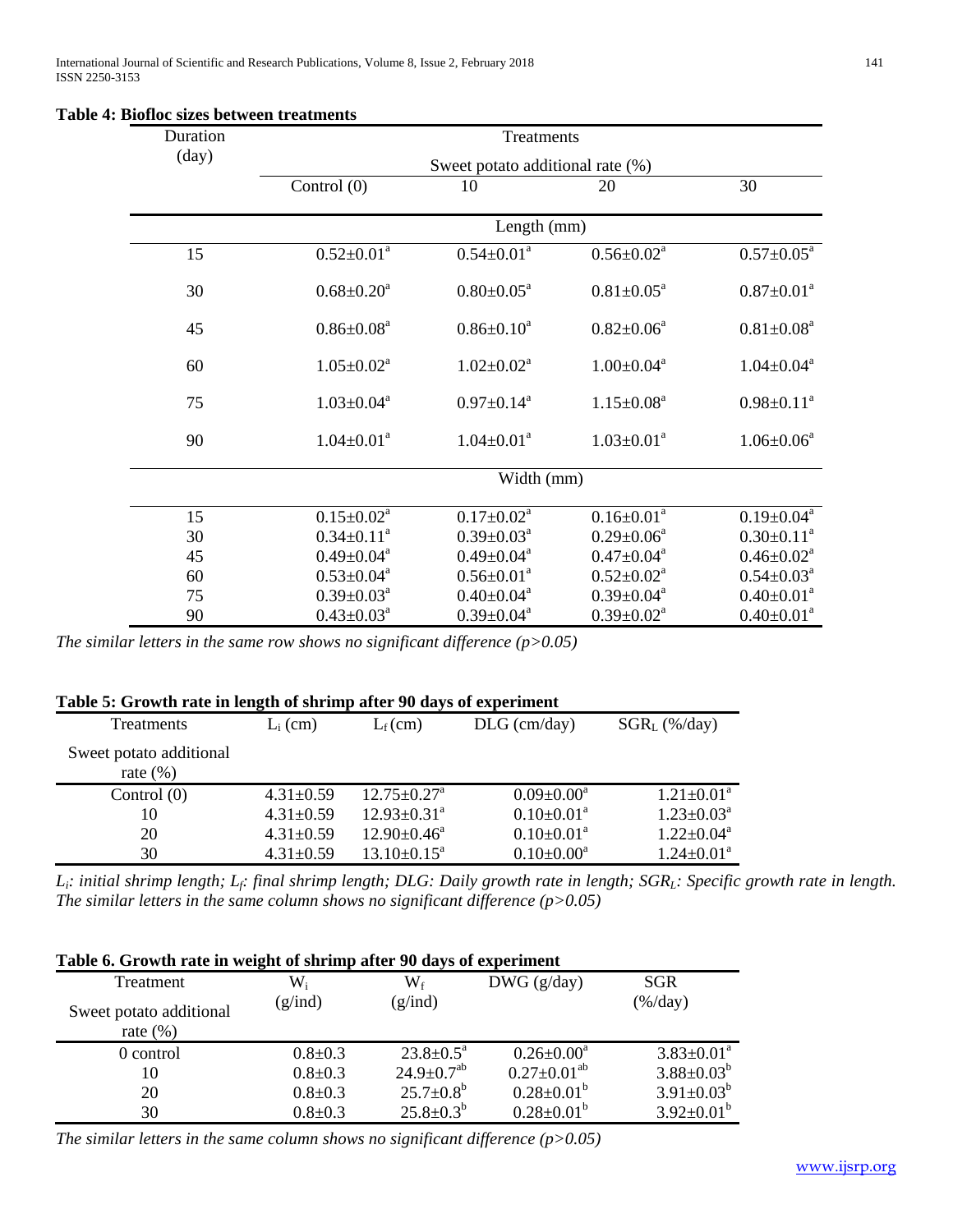International Journal of Scientific and Research Publications, Volume 8, Issue 2, February 2018 142 ISSN 2250-3153

| Treatments                              | Survival rate (%)         | Biomass $(kg/m^3)$       |  |
|-----------------------------------------|---------------------------|--------------------------|--|
| Sweet potato additional rate<br>$(\% )$ |                           |                          |  |
| Control $(0)$                           | $63.3 \pm 2.6^{\circ}$    | $2.3 \pm 0.4^a$          |  |
| 10                                      | $63.0{\pm}5.6^a$          | $2.4 \pm 0.2^{\text{a}}$ |  |
| 20                                      | $61.5 \pm 5.6^a$          | $2.4 \pm 0.2^a$          |  |
| 30                                      | $66.7 \pm 3.2^{\text{a}}$ | $2.6 \pm 0.1^a$          |  |

*The similar letters in the same column shows no significant difference (p>0.05)*

# **Table 8: Feed amount and feed cost for one kg of marketable shrimp**

| Treatments              | Commercial feed | Sweet           | Feed cost (VND/kg)               |
|-------------------------|-----------------|-----------------|----------------------------------|
| Sweet potato additional |                 | potato          | shrimp)                          |
| rate $(\% )$            |                 |                 |                                  |
| Control $(0)$           | $1.62 \pm 0.09$ |                 | $53.281 \pm 3.019^a$             |
| 10                      | $1.48 \pm 0.06$ | $0.33 \pm 0.02$ | 53.974 $\pm$ 2.412 <sup>a</sup>  |
| 20                      | $1.39 \pm 0.05$ | $0.62 \pm 0.04$ | 55.115 $\pm$ 2.005 <sup>ab</sup> |
| 30                      | $1.39 \pm 0.03$ | $0.91 \pm 0.03$ | 59.492 $\pm$ 1.283 <sup>b</sup>  |

*The similar letters in the same column shows no significant difference (p>0.05)*

*Cost of commercial feed and sweet potato were 33.000 VND/kg and 15.000 VND/kg respectively.*

# **Table 9: Sensory values of harvest shrimp**

| Treatments                          | Uncooked samples              |                              | Cooked samples               |                               |                                          |
|-------------------------------------|-------------------------------|------------------------------|------------------------------|-------------------------------|------------------------------------------|
| Sweet potato<br>additional rate (%) | Color                         | Odor                         | Color                        | Odor                          | Flavor                                   |
| Control $(0)$                       | $7.00 \pm 0.82$ <sup>a</sup>  | $7.29 \pm 0.49$ <sup>a</sup> | $6.86 \pm 0.69^{\mathrm{a}}$ | $7.14 \pm 0.69$ <sup>a</sup>  | $7.43 \pm 0.79$ <sup>a</sup>             |
| 10                                  | $7.57 \pm 0.54$ <sup>ab</sup> | $7.71 \pm 0.49$ <sup>a</sup> | $7.71 \pm 0.76^b$            | $7.29 \pm 0.49^{ab}$          | $8.29 \pm 0.48^b$                        |
| 20                                  | $7.86{\pm}0.90^{\mathrm{ab}}$ | $7.57 \pm 0.54$ <sup>a</sup> | $7.86 \pm 0.69^b$            | $8.00 \pm 0.58^{\rm b}$       | $7.86{\scriptstyle \pm0.69^\mathrm{ab}}$ |
| 30                                  | $8.29 \pm 0.80^b$             | $7.71 \pm 0.49$ <sup>a</sup> | $7.86 \pm 0.38^b$            | $7.71 \pm 0.76$ <sup>ab</sup> | $8.29 \pm 0.49^b$                        |

*The similar letters in the same column shows no significant difference (p>0.05)*